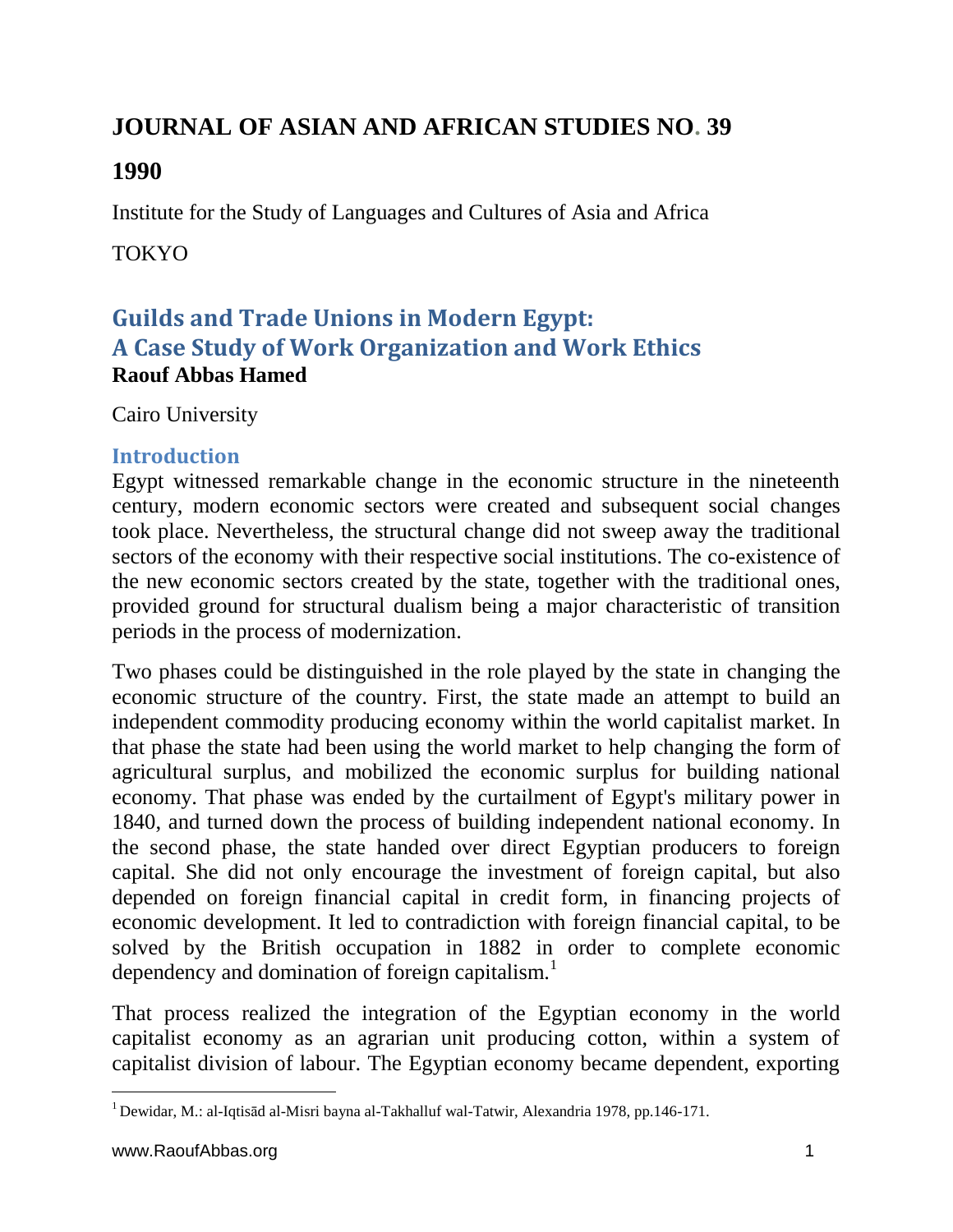most of the economic surplus to the metropolis, directly in the form of profits and interests, and indirectly by the unequal terms of exchange and mechanism of monetary dependence.

#### **Situation of Guilds**

Taking these changes in consideration, it would be significant to investigate the situation of the Egyptian guilds in the nineteenth century in relation to the emergence of trade unions by the turn of the century.

The guilds were corporate bodies formed the traditional structure of the Egyptian urban society and suffered disintegration in the course of the nineteenth century, but continued to exist in a way or another in the twentieth century as we shall see below. They fought for survival and reaffirmation of their traditions.

In his illuminating work, Egyptian Guilds in Modern Times, Gabriel Baer concluded that the guilds persisted until the last quarter of the nineteenth century, they finally disappeared as a result of the influx of European goods and European settling in Egypt, of urbanization and of reorganization of the Egyptian administration. Thus, the state could do without the link of the guilds, and step by step, their administrative, fiscal and economic functions shrank until they lost most of them. The author remarked that there was no need to suppress the guilds and they all disappeared at the end of the nineteenth century.<sup>2</sup>

Although local modern industry, due to certain reasons, did not achieve a level of development enough to compete with the traditional crafts, the latter were seriously affected by changing habits of consumption and growing influx of foreign goods. They lost considerable part of the local market to the interest of foreign products, but they continued to exist, contrary to Bear's theory, to perform their economic functions even after losing their administrative and fiscal functions. The demand of handicraft products and craft services did not completely vanish by the turn of the nineteenth century, and some crafts survived despite the inconvenience of circumstances, seventy one crafts out of 226 mentioned in Baer's list of guilds were existing until the end of 1930's. 3 They did not continue on the same level of tradition, some were abandoned, others were sustained according to the degree of economic and social change. They lost their corporate institutions, but they reaffirmed their traditional structure and resumed some of their functions to a certain extent. After the emergence of trade unionism in Egypt by the end of

 $\overline{a}$  $2^2$  Baer, G.: Egyptian Guilds in Modern Egypt, Jerusalem 1964, pp. 140-141.

<sup>3</sup> Hamed, R. A.: al-Harakatul-'Ummālīya al-Misrīya fi dau' ul Wathā'iq al-Brītāniya 1924-1937, Cairo 1975, pp. 143-158.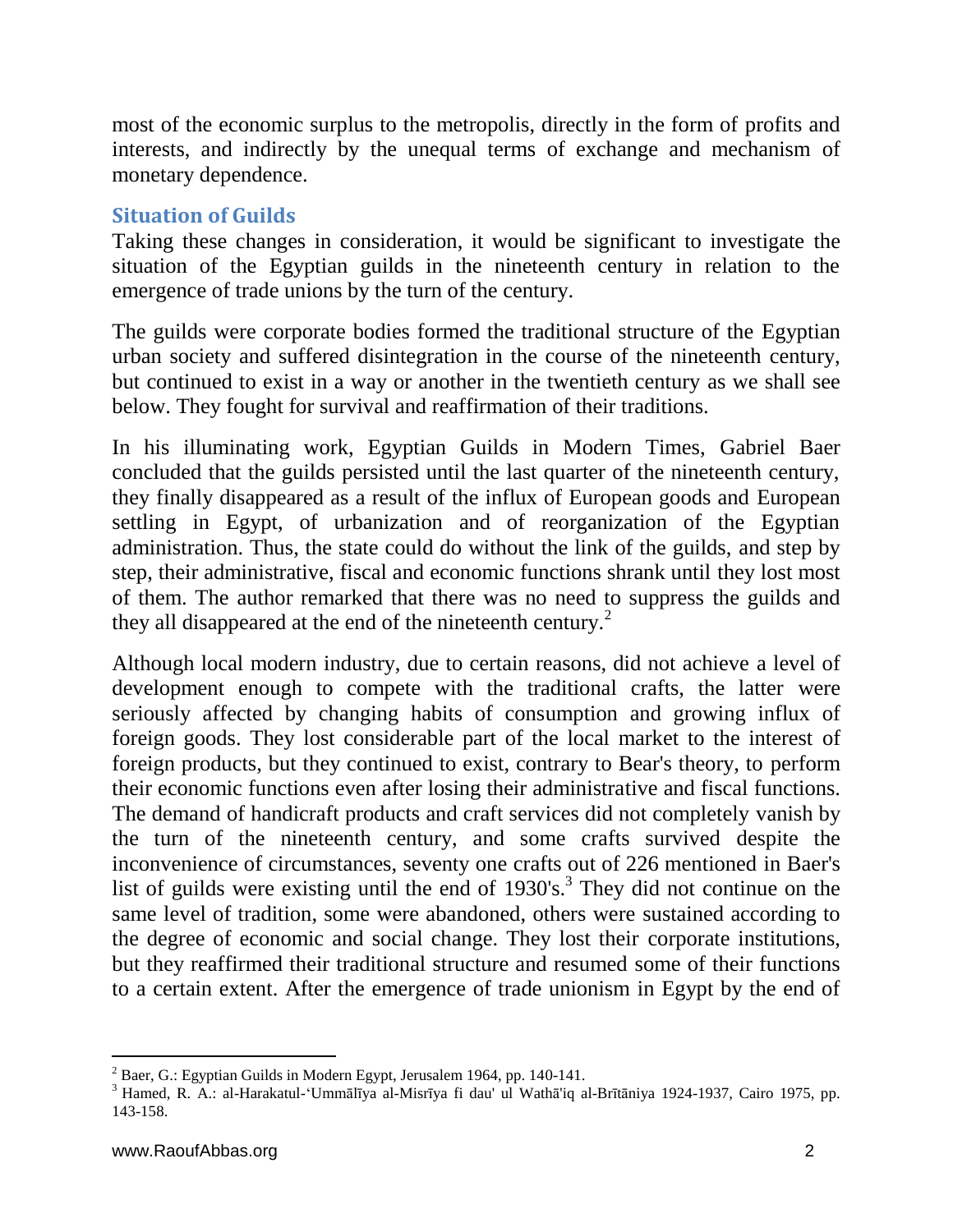the nineteenth century and the beginning of the twentieth century, they tried to reestablish their corporations under the misleading title of trade unions.

## **Formation of Working Class and Birth of Trade-Unionism**

Waged labour as the only means of earning livelihood became widespread by the end of the nineteenth century. The setting up of enterprises in industry specialized in processing export goods and production of a limited number of products, besides railways and other services sponsored by the state, increased demand of labour power.

Workers in these enterprises came out of three categories; landless peasants seeking employment in urban areas, some craftsmen who suffered from the competition of European commodities, and European skilled workers of the Mediterranean countries who migrated to Egypt seeking work on better terms and to take the advantage of the Capitulations<sup> $4$ </sup>

These three categories comprised the Egyptian working class in the last decade of the nineteenth century, when the first manifestation of the labour movement was initiated in a series of strikes, and the foundation of trade unions.

Therefore, the formation of the Egyptian working class followed the economic changes of the second half of the nineteenth century, with the subsequent development of landownership and the transformation of agrarian land into commodity, and the separation of the direct producers (peasants) from their mean of production (land).

During the last decade of the nineteenth century and the early twentieth century, the Egyptian workers organized strikes, demanding improvement of their economic conditions. There is no accurate detailed information about the beginning of these strikes, but much information has unexpectedly been found about the strike that was organized in December 1899 and lasted for three months by workers engaged in rolling cigarettes being affected by the mechanization of their industry. The strike was well organized and these workers established the first trade union in Egypt. There can be no doubt that this strike was preceded by other strikes in which the Egyptian working class got training.<sup>5</sup>

In the first decade of the twentieth century, there were many strikes organized by the Europeans in which the Egyptian working class participated. These provided a good opportunity for the Egyptian working class to gain experience of collective struggle against capital. Although their success was limited, it was sufficient to

l <sup>4</sup>Eze-l-Din, A.: Tarīkh al- Tabaqa al-Āmila al-Misrīya munz nashā'tuhā hatta Thawrat 1919, Cairo n.d., pp. 49-52.

 $<sup>5</sup>$  Hamed, R. A.: al-Harakatul-'UmmāIīya fi Misr 1899-1952, Cairo 1968, pp. 50-53.</sup>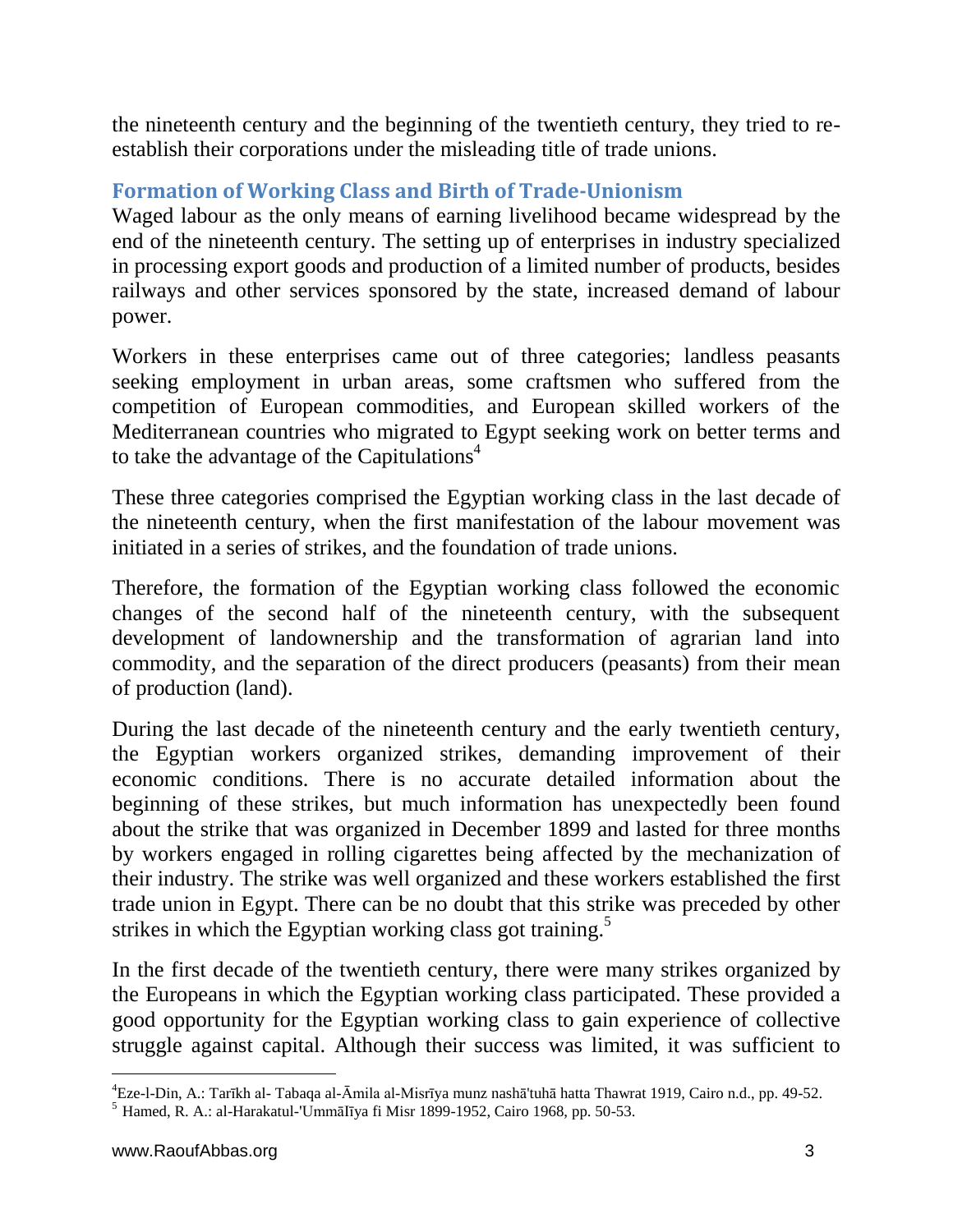encourage them to establish trade unions, then known as 'workers societies'. But these societies were not permitted to survive for long, being attacked by the authorities.

The 1907 economic crisis marked a turning point in the history of the Egyptian working class. It brought about a sharp decline in the peoples living condition, wages were reduced and workers dismissed. Being victims of the domination of world capitalism over the Egyptian economy, the Egyptian workers found that they cannot keep alliance with their foreign comrades who were privileged by higher wages and better working conditions. Therefore, the Egyptian workers split from their foreign comrades and decided to have independent movement. Hence, they discovered that their enemy (foreign capital) was their country's enemy (foreign domination), they integrated their class struggle with the national struggle against imperialism.

This resulted in the Egyptian working class re-establishing trade unions and continuing struggle for their economic demands. The bourgeois leadership of the nationalist movement supported the workers struggle against capital, and helped the organization of crafts in a trade union.

## **Trade Union of Craftsmen**

The support given by the Nationalist Party to the trade unions aimed at recruiting various Egyptian social classes to the nationalist struggle against British occupation. To confirm this aim, in 1908 the party helped the establishment of *Niqabat 'Ummāl al-Sanāyī al-Yadawīya* (trade union of craftsmen) with branches in Alexandria, Mansura and Tanta, and club in al-Sabtiya workers district in  $Cairo.<sup>6</sup>$ 

Since the weakness of the guilds by the turn of the nineteenth century, craftsmen needed an institution to defend their interests and to act as a platform for social solidarity and mutual help. The leadership of the Egyptian Nationalist Party was very much aware of that, and made efforts to merge the crafts together under the umbrella of trade unionism.

The party's contribution to organize the trade union of craftsmen took the shape of formulating the regulations of the institution. According to these regulations, the object of the trade union was to improve social and economic conditions of the craftsmen, to secure prosperity and stability for the crafts and strengthen ties between them. The trade union would provide members with medical care, social and legal services. It might establish saving system to help the members financially

 $\overline{a}$  $6$  Ibid, pp. 57-62.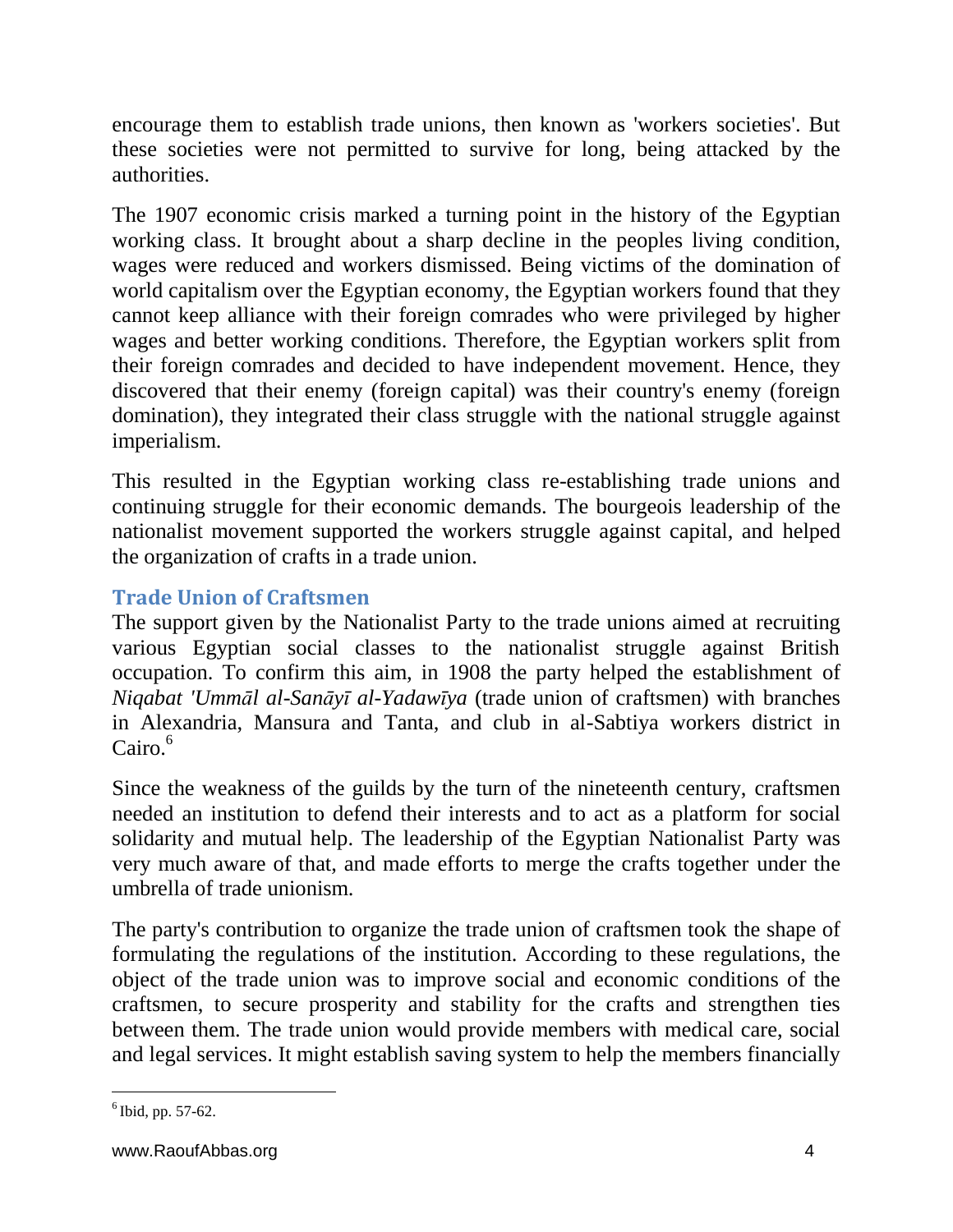and provide credit when needed, and establish also co-operatives to supply members with productive materials and food stuff. It was stated that the trade union might also refrain from politics and religious matters.

The regulations of the Egyptian trade unions in the inter-war period were inspired by that of the trade union of the craftsmen and modeled on the same lines. Besides the articles on foundation, administration and dissolution, they defined their main aims as to defend legitimate interests of the workers against employers and represent them before the authorities, and to improve the social conditions of the members.

Concerning the conditions of membership, the trade union of craftsmen would accept artisans and craftsmen without any distinction. From the early beginnings of the trade union, we find among the members; carpenters, painters, saddlers, cooks, blacksmiths, building workers, hosiers, barbers, upholsterers and railways workers of crafts origin. Unlike some other trade unions which had mixed membership, the trade union of craftsmen admitted only Egyptians.<sup>7</sup>

#### **Crafts Trade Unions**

Membership of the trade union of craftsmen increased from 979 in 1909, to 3139 in 1912. $8$  The trade union was disbanded during the First World War to be reestablished in 1919 with membership of 1213 in 1919, increased to 4000 in 1930. $\degree$ Our sources do not give any information about that trade union after 1930, but there are available information about certain trade unions of crafts which started to emerge from 1926 onwards. Thus we hear by the end of the 1920's about 20 trade unions of craftsmen in Cairo, such as bakers, petition writers, scribes, blacksmiths, weavers, cooks, carpenters, metal engravers, shoe-blacks, shoe-makers, carriage drivers, tailors, coachmen, car drivers, barbers, hosiers, laundrymen, painters, porters, saddlers, and wighers. The percentage of the trade unionist craftsmen to the total membership of the Egyptian trade unions was 38% in 1927 and 45% in 1930. The percentage of crafts trade unions to the total number of the Egyptian trade unions was 31% in 1927, and 48% in 1930. We can also trace the existence of crafts trade unions in Egypt up to the end of the 1940's.

#### **Reaffirmation of Work Traditions**

The foundation of crafts trade unions in the late 1920's sounded like a rebirth of guilds in the form of trade unions with special character and functions. Masters,

l 7 'Iryan, M.: Markaz Misr al-Iqtisādī, Cairo n.d., pp. 86-87.

 $8 \frac{17}{16}$ , p. 88.

<sup>9</sup> Hamed, R. A.: al-Harakatul-'Ummālīya al-Misrīya, pp. 175-177.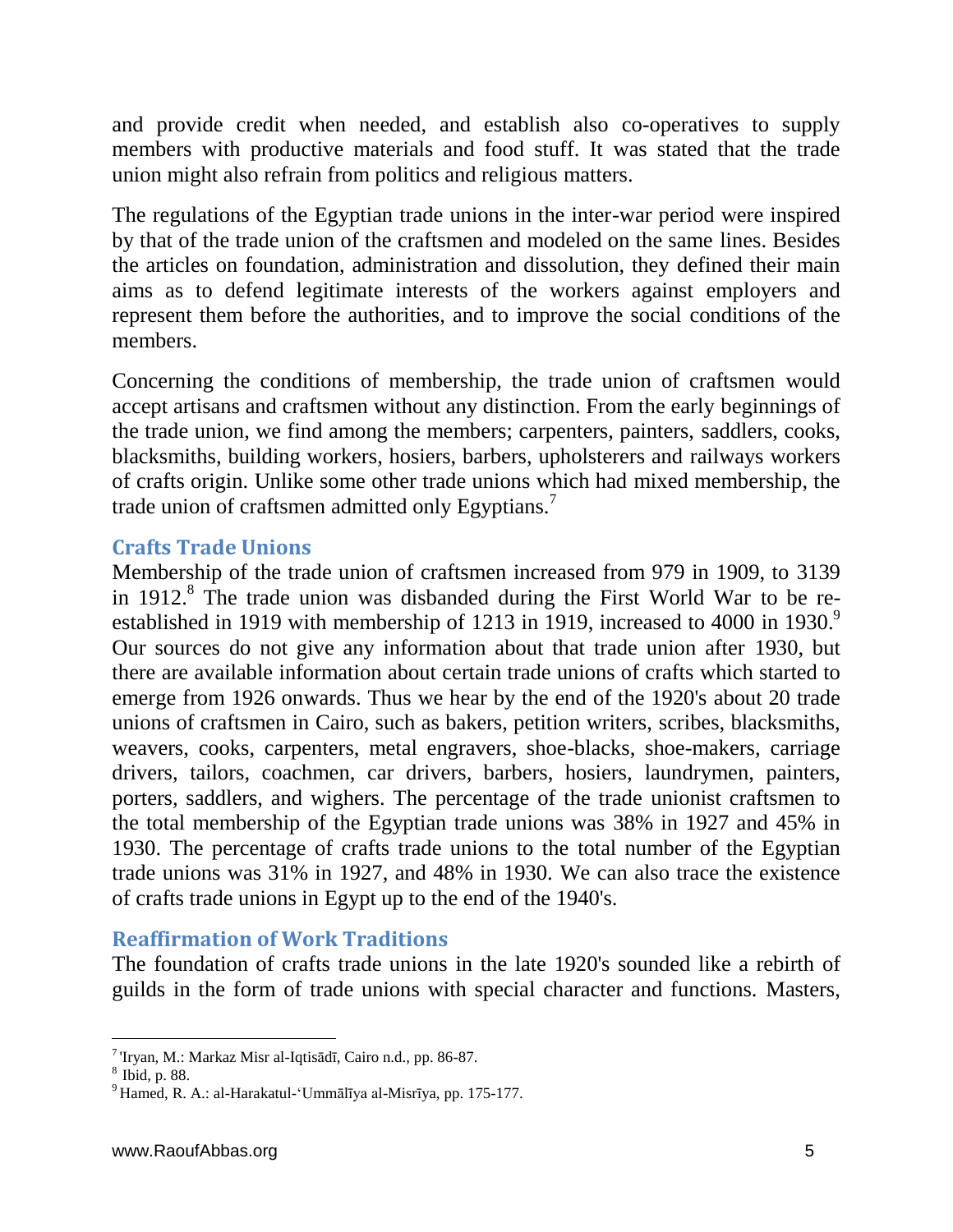journeymen and apprentices were among the members of these trade unions, and the leaders of unions were new type of Shaykhs with limited authority in comparison with those of the nineteenth century. The crafts trade unions could sustain some old functions of the guilds such as fixing prices and wages, besides the traditional social functions of solidarity and mutual help. They continued to take part in the regular public festivals, such as the procession of mahmal, the yearly ceremony held in Cairo in connection with the pilgrimage to Mecca, until the end of the 1930's. They participated at the *ru'ya* (observation) procession on the eve of *Ramadān*, and the religious ceremonies of *mulīd* of saints, until the end of the 1940's. Their relations with the sufi orders were kept on individual but not corporal basis.

Being institutions of both employers and wage earners, the crafts trade unions had nothing to do with the traditional struggle between labour and capital or other labour disputes. That explains their negative attitude towards the major strikes of the 1920's and 1930's, which were organized by industry and transport workers. Therefore, the crafts trade union could avoid dissolution by the authorities and escaped police attacks except the times of being involved in the actions of nationalist movement in support of the Wafd party, It was the reason behind the survival of these trade unions through three crucial decades while many trade unions of industry and transport workers were disbanded by the authorities.

#### **Crafts and Labour Movement**

Nevertheless, the economic crisis of the early thirties forced the crafts trade unions to join the Egyptian working class in founding the General Confederation of Trade Unions. Among twenty six trade unions affiliated to the confederation there were fourteen crafts trade unions to make about 54% of membership. When the political dispute occurred in February 1935, between the leadership of the confederation and Wafd party with its subsequent inconvenient results, ten out of the fourteen crafts trade unions affiliated with the confederation had taken the side of Wafd. They split from the confederation and joined the Supreme Council of Labour, a new confederation established by Wafd, to bring about the decline of the General Confederation. This development shows us how important was the weight of crafts trade unions in the labour organization.

Despite the differences and conflicts between the leaders of the Egyptian trade unionism, the craftsmen and the working class participated in the demonstrations of November 1935 calling for the restoration of the 1923 Constitution. Together with the students, they forced the political parties to form a national front against the autocratic monarchy and British imperialism. Due to this movement the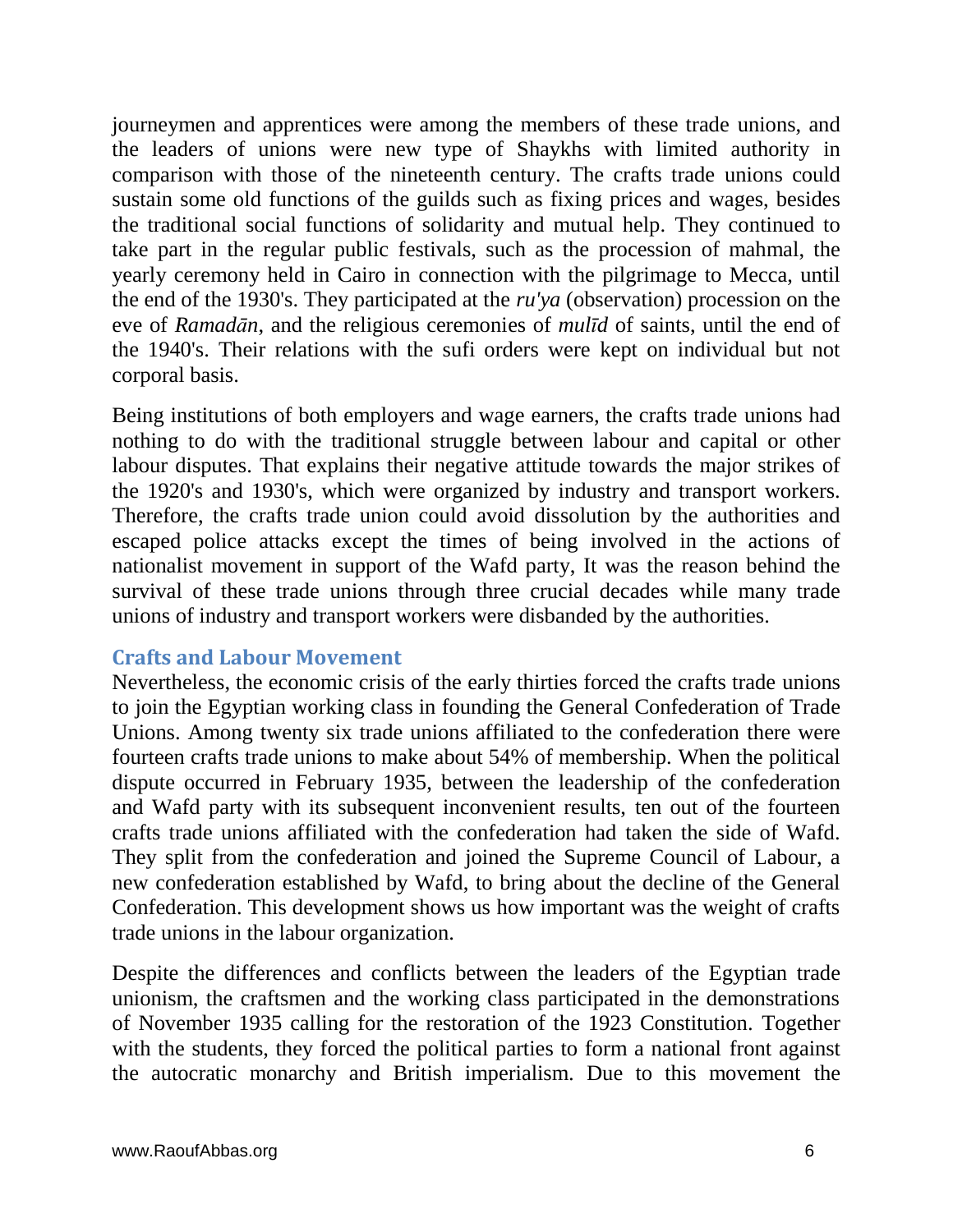Constitution was restored and the Anglo-Egyptian relations entered a new phase by the conclusion of the 1936 agreement.

The crafts trade unions were partly responsible for the relative weakness of class consciousness among the Egyptian workers which helped the national bourgeoisie to control the labour movement. In spite of the growth of the Egyptian working class through the inter-war period, trade unions were not strong enough to form a powerful labour front against capital to defend and safeguard the interests of the workers. The percentage of craftsmen to the labour force in industry was 28% in 1942, and the steady influx of peasants into the ranks of waged labour weakened the solidarity and struggling capability of the workers. Some other factors were behind the weakness of trade unionism; considerable number of workers in the main industrial centers such as Mahalla el-Kubra, Kafr el-Zayat, and Kafr el-Dawwar, were living in the rural suburbs, handling agricultural seasonal jobs beside engagement in industry. Some craftsmen were partly engaged in industry while keeping relations and working for their respective crafts, which had deeply affected the solidarity of the Egyptian working class.

The radical leadership of the General Confederation of the Egyptian Kingdom Trade Unions established in 1938, were conscious to these negative factors. They disregarded crafts trade unions, and did not allow them to be affiliated to the confederation in order to keep the solidarity of the workers. This does not mean that the crafts trade unions were disbanded, they survived until the proclamation of the Trade Unions Recognition Act in September 1942, to meet the demand for social services and mutual help. According to the Recognition Act, employers were excluded from the membership of trade unions. The crafts trade unions were not registered by the authorities because they had workshops owners (masters) among members. Only four crafts were registered after getting rid of their masters, these were bakers, building crafts, barbers and carpenters, and other crafts trade unions were disbanded. $10$ 

#### **Crafts and Work Organization**

In spite of losing their corporate institutions by force of law, the statistics of industrial establishments in Egypt reaffirm the survival of the crafts up to the 1950's. The percentage of workshops employing less than five workers to the total number of industrial establishments was 44% in 1942 employing 28% of the total number of industry workers.<sup>11</sup> The percentage of workshops employing less than

l

<sup>10</sup> See: Hamed and Ezel-Din.

<sup>11</sup> Ihsā' al-Munsha'at al-Sīnā'īya fi Misr, Cairo June 1942.